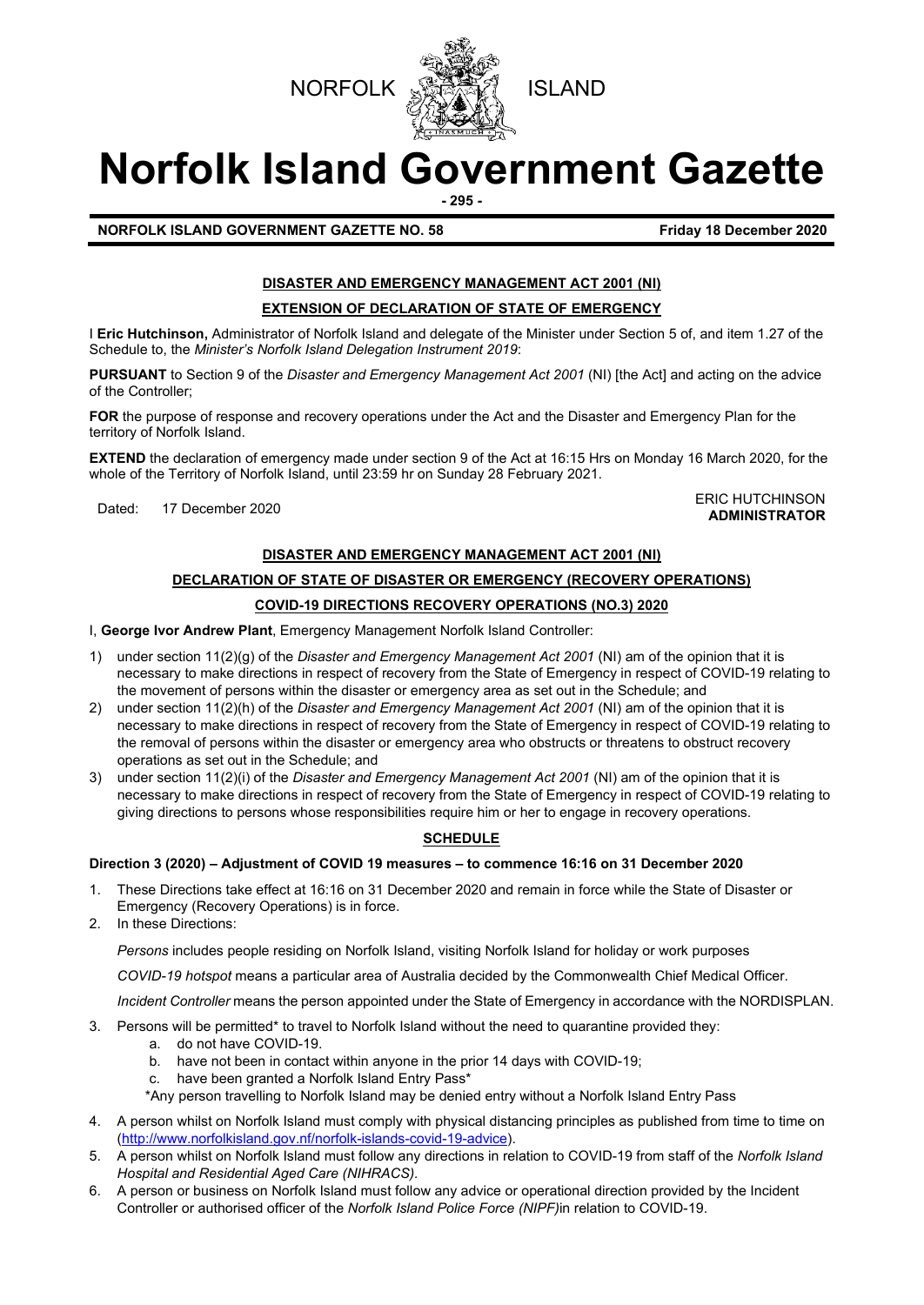# **NORFOLK ISLAND GOVERNMENT GAZETTE NO. 58 Friday 18 December 2020**

7. A person or business involving close contact with persons is required to keep a daily customer register. A business will be required to retain the records for a period of three months. The register must be produced upon request by the Incident Controller.

*\* Please Note \** 

- *Online applications required by all travellers prior to travel (within 72 hours of travel).*
- *While the State of Emergency is in place verification of where travellers are from will be required*
- *Travel to mainland states and territories is a matter for residents to seek approval from State and Territory Government authorities.*

Dated: 15 December 2020 GEORGE PLANT

**EMNI CONTROLLER**

### **PLANNING ACT 2002 (NI) – SUBSECTION 43(1) NOTICE DEVELOPMENT APPLICATIONS**

| <b>Development Application No.:</b> | DA.BA 48/2020                                                               |              |      |
|-------------------------------------|-----------------------------------------------------------------------------|--------------|------|
| Applicant:                          | L M Hughson & P J Hughson                                                   |              |      |
|                                     | PO Box 811, NORFOLK ISLAND                                                  |              |      |
| Location:                           | Portion 15y, 7b Ephraim Christian Road<br>NORFOLK ISLAND 2899               |              |      |
| Proposed Development:               | Garage ancillary to Residence - Dwelling House<br>minimum boundary setback) | (encroaching | into |
| Zone:                               | Rural (encroaching into minimum boundary setback)                           |              |      |
| Category:                           | Permissible (with consent)                                                  |              |      |

### **Public Exhibition**

This Development Application may be inspected, during business hours, at the Planning Office at the Norfolk Island Regional Council, New Military Barracks, Kingston. The Development Application may also be viewed at Council's website a[t http://www.norfolkisland.gov.nf/your-council/council-documents/documents-public-exhibition.](http://www.norfolkisland.gov.nf/your-council/council-documents/documents-public-exhibition)

### **Submission**

Any person may, during the period between Monday 21 December 2020 and Monday 11 January 2021, make written submissions to the General Manager about this Development Application. All submissions must state the relevant Development Application number. Submissions can be forwarded by email t[o planning@nirc.gov.nf](mailto:planning@nirc.gov.nf) or by mail to PO Box 95, Norfolk Island. All submissions must be signed by at least one person making the submission. If a submission objects to the proposed development, the grounds for objections must be specified in the submission.

### **Reviewable decisions**

Decisions made on this Development Application under the *Planning Act 2002 (NI)* are reviewable decisions within the meaning of subsection 78(1) of the Act.

Dated: 15 December 2020 JODIE BROWN

**Senior Strategic Planner** 

# **DOGS REGISTRATION ACT 1936 (NI)**

The public are reminded that dog registrations will expire on 1 January 2021 and that the keeping of an unregistered dog is an offence.

It is the responsibility of the owner/keeper to ensure that any dog over the age of 6 months is registered and wearing a current registration tag issued by the Registrar of Dogs.

Owners of dogs are therefore encouraged to ensure that their dog is registered and that the identification tag is affixed to the dog within 14 days after it has been issued.

Application forms for registration of dogs are available online at [www.norfolkisland.gov.nf/council/council](http://www.norfolkisland.gov.nf/council/council-documents/registry)[documents/registry](http://www.norfolkisland.gov.nf/council/council-documents/registry) or from the Registry Office during normal business hours.

Dated: 4 December 2020 ALLEN BATAILLE

**REGISTRAR OF DOGS**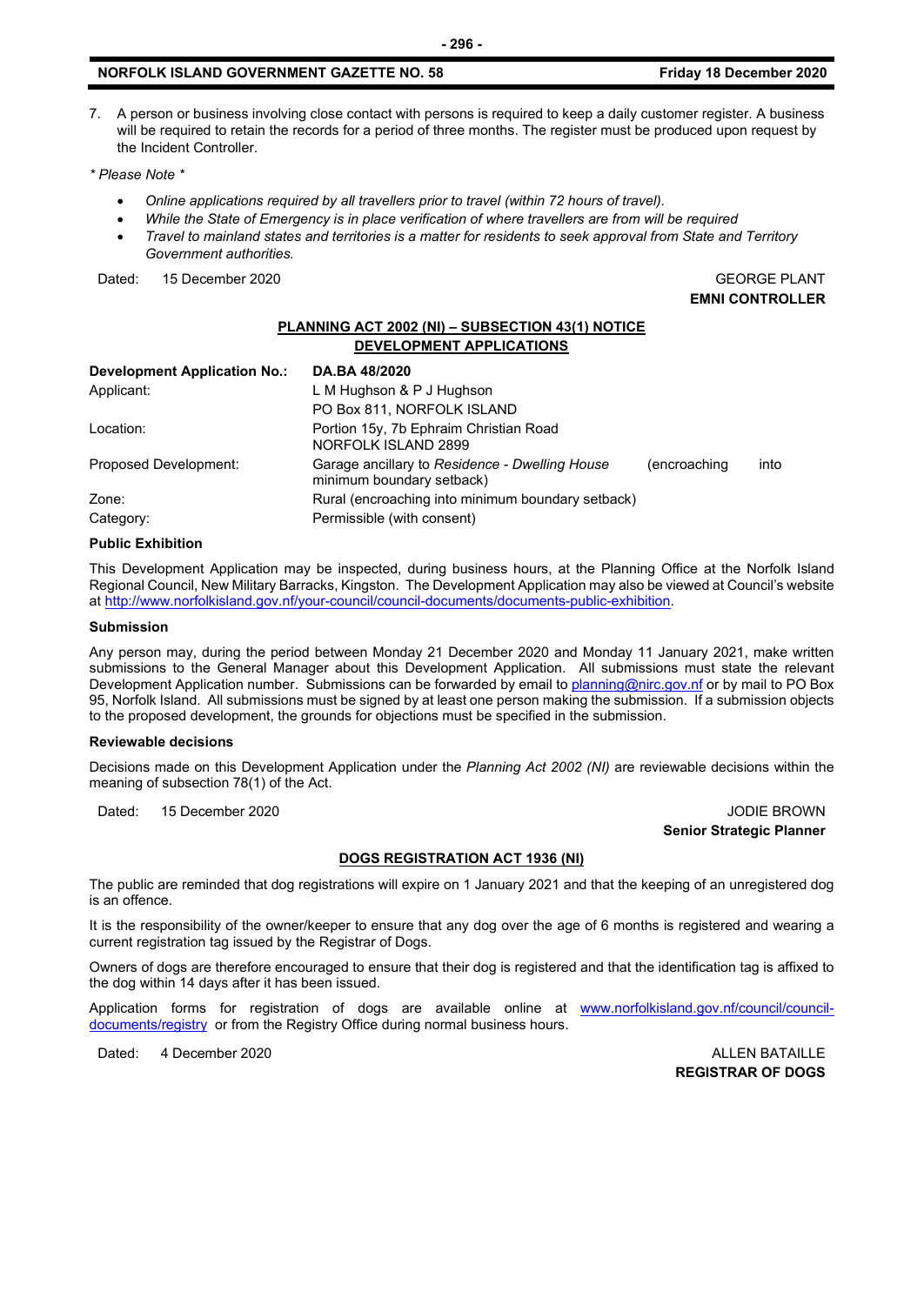# **PASTURAGE AND ENCLOSURE ACT 1949 (NI) APPLICATION FOR PASTURAGE RIGHTS FOR THE TWELVE MONTHS COMMENCING 1 APRIL 2021**

### **Pasturage Rights Applications**

In accordance with sub-section 5(a) and (b) of the *Pasturage and Enclosure Act 1949* (NI) a cattle owner may on the form provided, and during the last 14 days of December in any year apply to the General Manager for a right of pasturage for the year commencing on the next succeeding 1 April.

Application forms may be obtained from the Norfolk Island Regional Council's website <http://www.norfolkisland.gov.nf/council/council-documents/cattle> or from Customer Care, 9 New Cascade Road. Application forms can be lodged in person to Customer Care or via email [customercare@nirc.gov.nf.](mailto:customercare@nirc.gov.nf.)

To be eligible to be granted pasturage rights, an applicant must be an individual who:

- is at least 18 years of age, and
- must be an owner of stock.

There are a limited number of pasturage rights available, and there will be no increase in the current number of tags in 2021-22. The Norfolk Island Regional Council allocates pasturage rights according to its policies and procedures which are applicable at the time.

The Depasturing Cattle Policy, amongst other things, details Cattle Owner Responsibilities and can be viewed at [http://www.norfolkisland.gov.nf/sites/default/files/docs/NIRC/CouncilPolicies/4.05%20-](http://www.norfolkisland.gov.nf/sites/default/files/docs/NIRC/CouncilPolicies/4.05%20-%20Depasturing%20Cattle%20Policy.pdf) [%20Depasturing%20Cattle%20Policy.pdf](http://www.norfolkisland.gov.nf/sites/default/files/docs/NIRC/CouncilPolicies/4.05%20-%20Depasturing%20Cattle%20Policy.pdf)

### **Fees**

The fee payable for each head of cattle over the age of 6 months is \$125.00 and is payable after an applicant is advised if they have been successful in securing pasturage right(s).

### NOTE:

**PASTURAGE RIGHT APPLICATIONS RECEIVED BY THE NORFOLK ISLAND REGIONAL COUNCIL AFTER 31 DECEMBER 2020 CANNOT BEACCEPTED.**

Dated: 2 December 2020 **DUNCAN BAINS** 

**RELIEVING MANAGER PLANNING AND ENVIRONMENT**

# **PLANNING ACT 2002 (NI) – SUBSECTION 43(1) NOTICE DEVELOPMENT APPLICATIONS**

| <b>Development Application No.:</b> | DA 18/2020                                            |
|-------------------------------------|-------------------------------------------------------|
| Applicant:                          | Burnt Pine Travel Pty Ltd                             |
|                                     | PO Box 881, NORFOLK ISLAND                            |
| Location:                           | Portion 183 Ferny Lane                                |
| Proposed Development:               | Illuminated Signage at new Burnt Pine Travel Facility |
| Zone:                               | Airport                                               |
| Category:                           | Permissible (with consent)                            |

### **Public Exhibition**

This Development Application may be inspected, during business hours, at the Planning Office at the Norfolk Island Regional Council, New Military Barracks, Kingston. The Development Application may also be viewed at Council's website a[t http://www.norfolkisland.gov.nf/your-council/council-documents/documents-public-exhibition.](http://www.norfolkisland.gov.nf/your-council/council-documents/documents-public-exhibition)

### **Submission**

Any person may, during the period between Monday 7 December 2020 and Monday 21 December 2020, make written submissions to the General Manager about this Development Application. All submissions must state the relevant Development Application number. All submissions must be signed by at least one person making the submission. If a submission objects to the proposed development, the grounds for objections must be specified in the submission.

### **Reviewable decisions**

Decisions made on this Development Application under the *Planning Act 2002* (NI) are reviewable decisions within the meaning of subsection 78(1) of the Act.